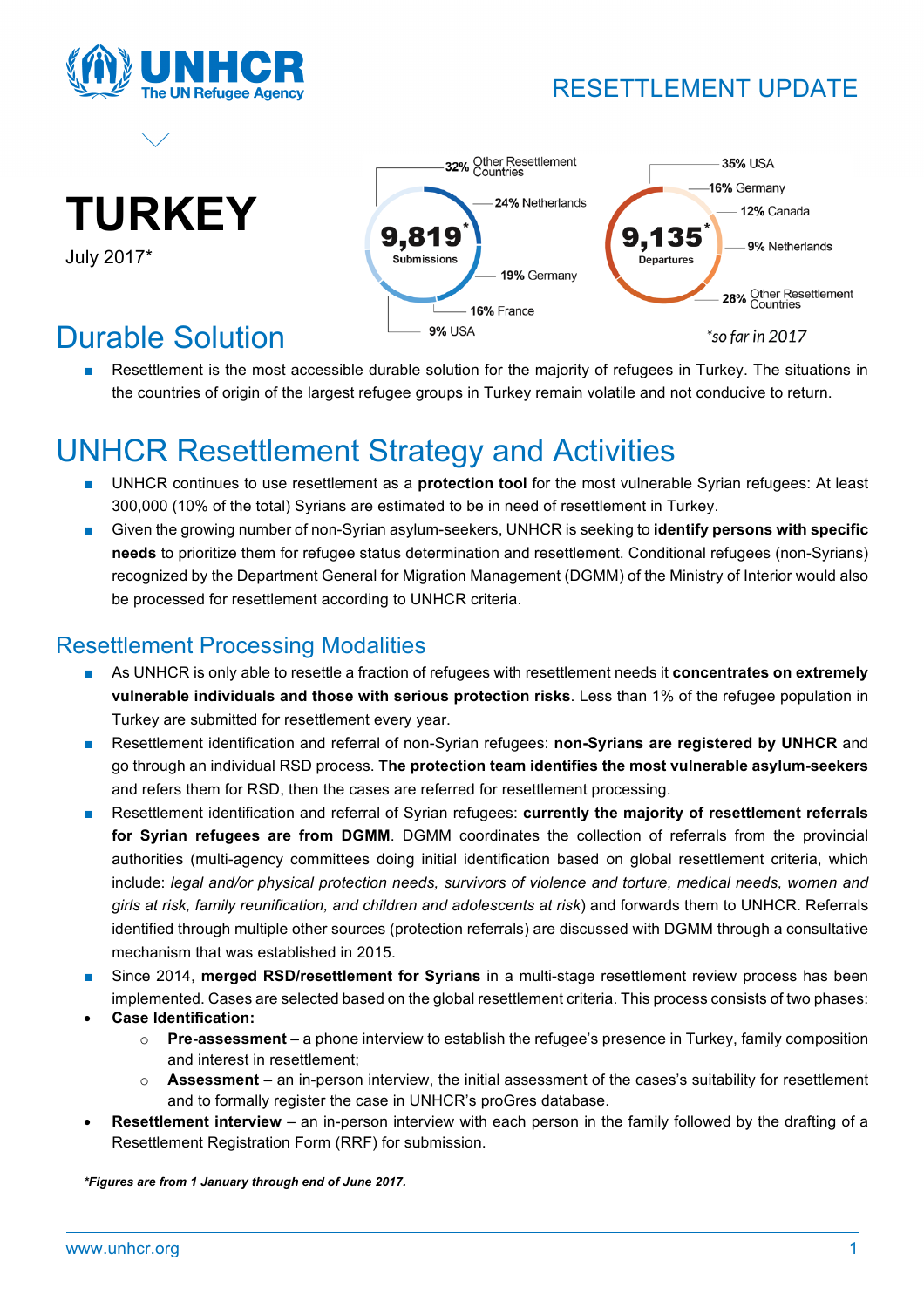**Departures by Country of Origin** 



- Turkey is also one of three countries, with Jordan and Lebanon, implementing the identification-based **methodology (IBM)**, which is a streamlined form of resettlement for Syrian refugees.
- **DGMM provides important logistical support** for missions to conduct resettlement interviews in the various provinces across Turkey by providing facilities for interviews, facilitating the movement of refugees and coordinating with security/police.
- IOM works closely with UNHCR and resettlement countries to provide support with health assessments and travel health assistance, pre-departure orientation/integration and movement/travel operations. A total of **30 resettlement selection missions** have been hosted in 2017.

### Resettlement Counselling

Resettlement counseling is a key tool to manage refugees' expectations: in addition to routine counseling (over 10,000 refugees received resettlement counseling during resettlement interviews), the operation expanded access to resettlement counseling through a variety of means (phone, in-person, online) since 2016.

# 2017 Key Resettlement Figures (as of 30 June)

■ UNHCR Turkey has been implementing **one of the largest resettlement operations in the world** for the last three years, and the tentative resettlement target for 2017 is 32,000. Around 48,900 individuals are at various stages of the RST process – this is the total of refugees referred to resettlement and still active.

### **TOTAL SUBMISSIONS: 9.819**

Submissions by Country of Origin and Resettlement Country



- The **acceptance rate by resettlement countries is 91% in the first submission. Average processing time (from** resettlement referral to departure) is around a year for successful cases depending on national security clearances.
- **22,526** resettlement referrals (individuals) for Syrian refugees were received from DGMM from various locations across Turkey.
- **21,248 Syrian refugees cases have been assessed**.
- **8,427 Syrian refugees were submitted to 16 EU countries.** In addition, 210 individuals were submitted to Norway and 108 to the United Kingdom.
- **80 resettlement missions were undertaken to various provinces in Turkey** to conduct resettlement interviews.